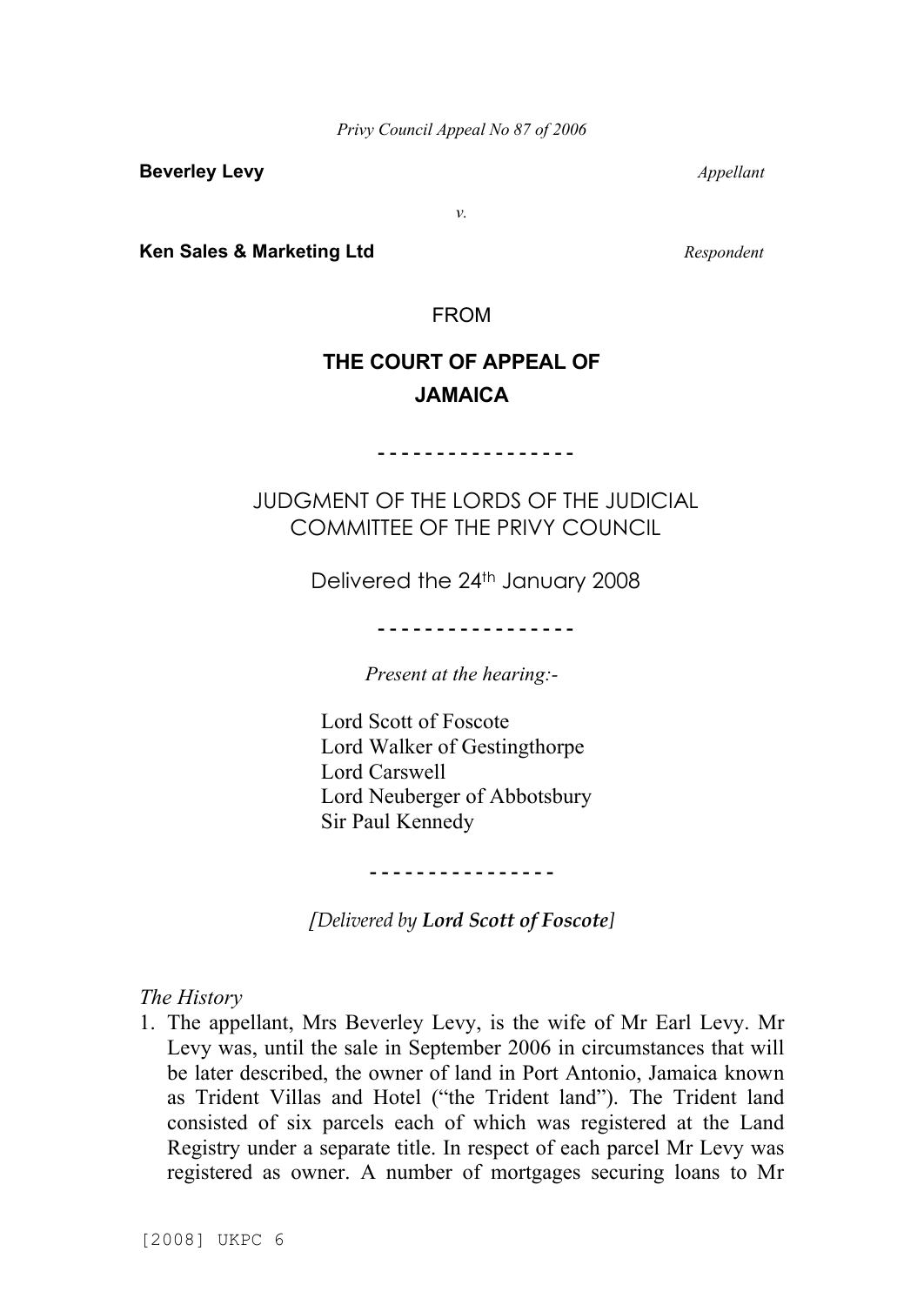Levy from various corporate lenders were registered against one or other of the registered titles.

- 2. In addition to his indebtedness secured by the various mortgages, Mr Levy owed a considerable sum of money to the respondent, Ken Sales & Marketing Ltd ("Ken Sales") in respect of goods sold and delivered. This debt was unsecured. Ken Sales sued for recovery of the debt and on 20 December 2000 obtained judgment against Mr Levy for \$30 million odd and interest. The action in which the judgment was obtained was No. 1996 K-062. Payment was not forthcoming so Ken Sales commenced execution proceedings against the Trident land and on 23 October 2001 Anderson J made an order (1) directing the sale of the Trident land, (2) directing an enquiry as to the respective interests in the Trident land of Mr Levy and any other persons, (3) directing that the purchase money from the sale be applied in payment of the judgment debt and (4) directing that pending the sale the Trident land "do stand charged with such payments".
- 3. The order for sale was made pursuant to Section 134 of the Registration of Titles Act. Section 134 provides, so far as relevant, as follows-

"No execution registered prior to or after the commencement of this Act shall bind, charge or affect any land…but the Registrar, on being served with a copy of any writ or order of sale issued out of a court of competent jurisdiction, or of any judgment decree or order of such court…shall, after marking upon such copy the time of such service, enter the same in the Register Book; and after any land…so specified shall have been sold under any such writ, judgment, decree or order, the Registrar shall on receiving a certificate of the sale thereof…enter such certificate in the Register Book; and on such entry being made the purchaser shall become the transferee, and be deemed the proprietor of such land…: Provided always that until such service as aforesaid no sale or transfer under any such writ or order shall be valid against a purchaser for valuable consideration, notwithstanding such writ or order had been actually issued at the time of the purchase, and notwithstanding the purchaser had actual or constructive notice of the issuing of such writ or order…. Every such writ or order shall cease to bind, charge or effect any land…specified as aforesaid unless a certificate of the sale under such writ [or order] shall be left for entry upon the register within three months from the day on which such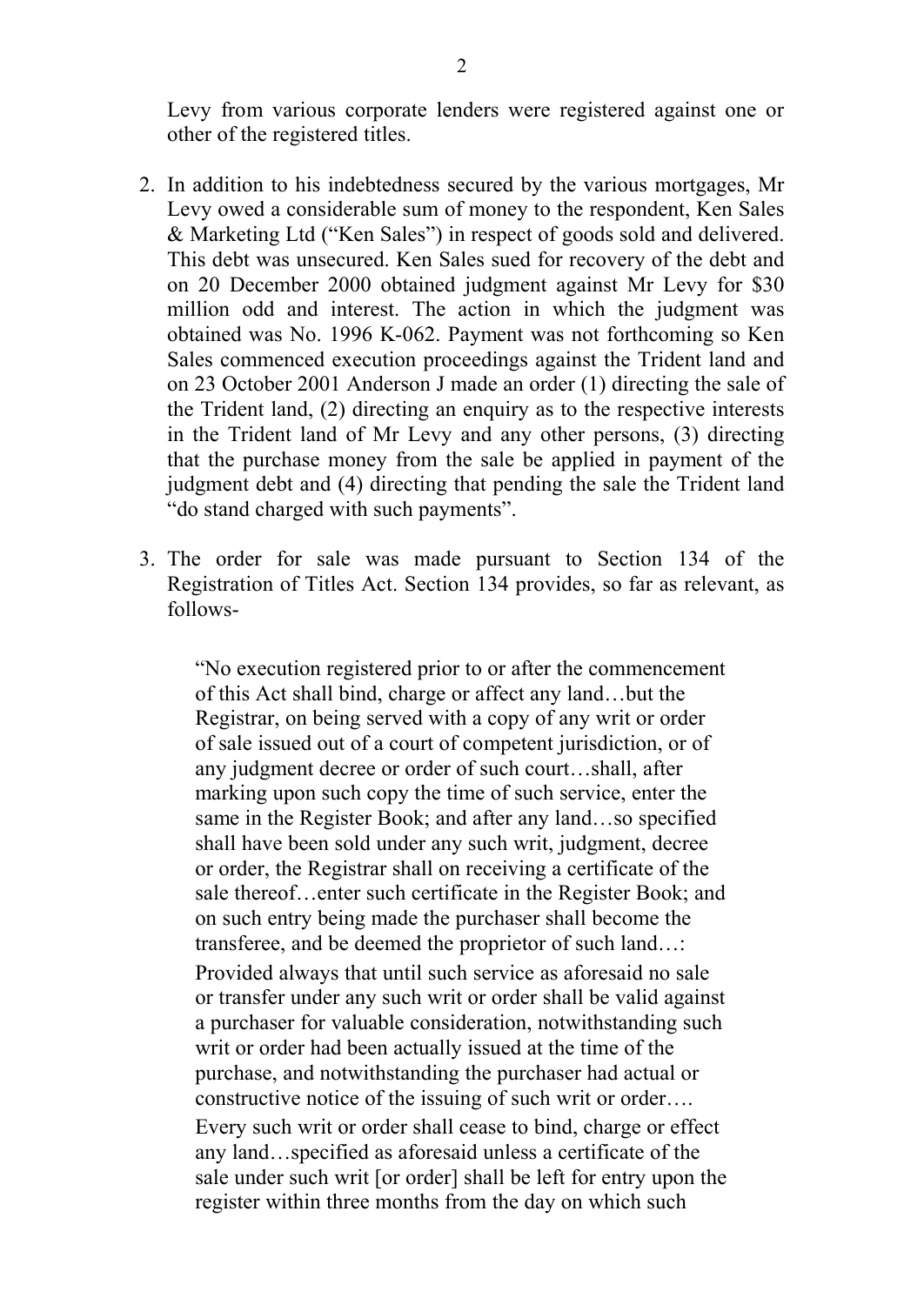copy was served, or such longer time as the court shall direct."

- 4. Finite extensions of time for the sale of the Trident land were granted by the court until, finally, on 14 November 2002 time was extended "until sale of the land". The propriety and efficiacy of an indefinite extension of time is one the issues raised in this appeal.
- 5. In the meantime, however, Ken Sales had commenced a new action, action K-009 of 2001, against Mr Levy based, apparently, on the same debt for which judgment had been obtained in K-062. How this was possible has not been properly explained but need not be pursued for, on 24 July 2002, Ken Sales obtained a judgment, accepted to be a valid judgment, for \$56 million and interest. This new judgment must have satisfied the judgment obtained under action K-062 and have required fresh execution proceedings against the Trident land to be commenced. That is, indeed, what happened, and on 15 January 2003 McIntosh J made an order in terms identical to those of the order Anderson J had made in the now spent action K-062. On 17 January 2003 the McIntosh J order was noted on the Register against the titles of the six parcels and on 14 May 2003 an extension of six months from 11 April 2003 for completion of the sale was granted. The efficacy for section 134 purposes of a retrospective extension of time is in issue but in any event the six-month extension came to an end on 10 October 2003 and no application for a further extension was made for some fifteen months. According to section 134, therefore, the order for sale made by McIntosh J on 15 January 2003 ceased to bind the Trident land, at latest, on 11 October 2003. An application for a further extension of time for sale of the Trident land under the McIntosh J order was eventually made on 17 January 2005.
- 6. In the meantime, however, a number of relevant things had happened. First, there had been developments regarding the mortgages affecting the Trident land.

(1) A mortgage, No. 905674, granted by Mr Levy in favour of Capital and Credit Merchant Bank to secure a \$315,000 loan, had been registered against one of the six registered parcels that comprised the Trident land. On 27 February 2002 the secured debt was repaid to the Bank, as a letter of 31 March 2002 from the Bank confirms. The registration of the mortgage on the Land Register was discharged by the Bank on 1 March 2002. However, the appellant, Mrs Levy, has contended that it was she who repaid the Bank and that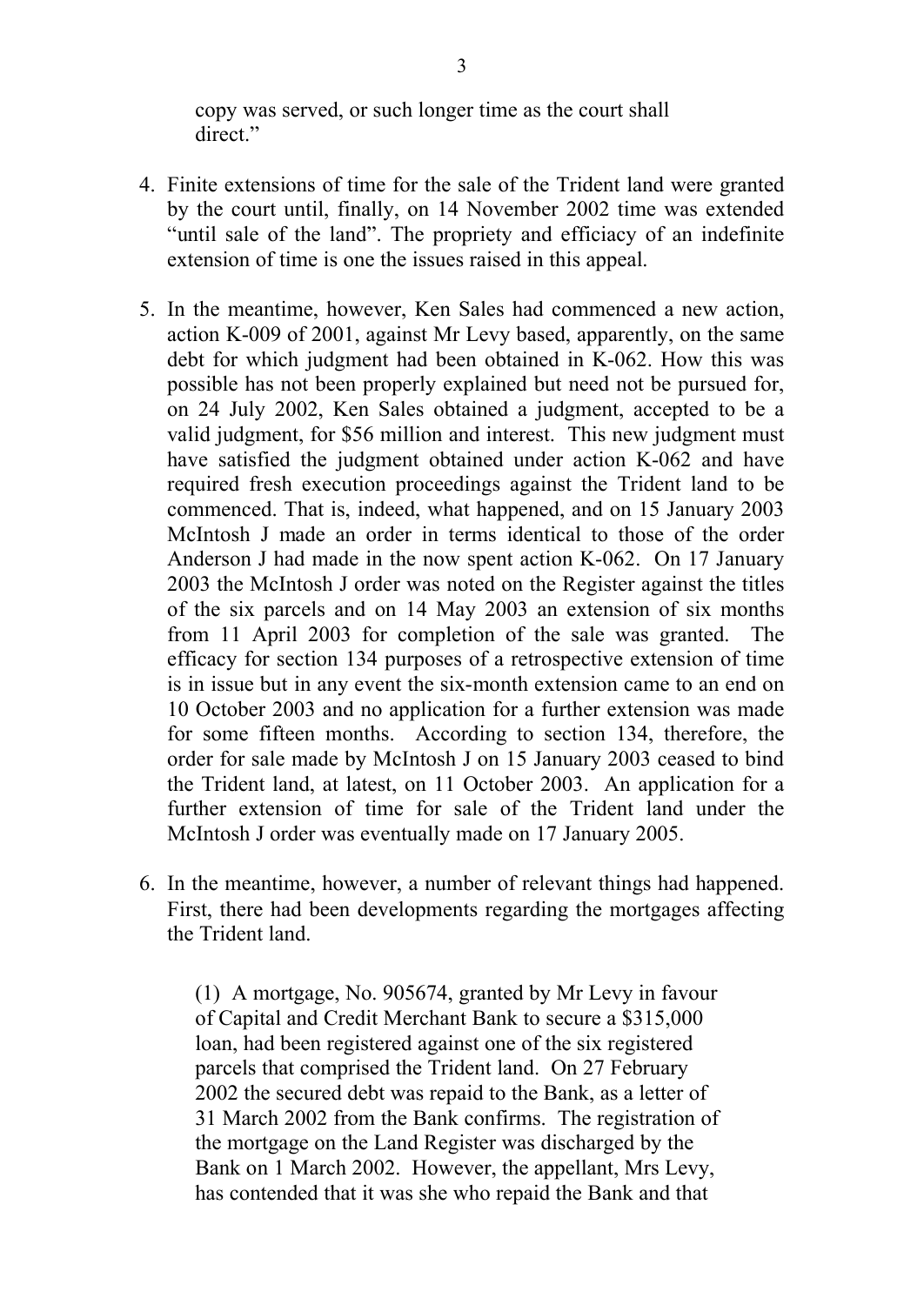she is consequently entitled by subrogation to the benefit of the Bank's security. On 3 October 2003 she lodged a caveat (No. 1256961) against the parcel in question to protect her interests. There is an outstanding issue about this between Mrs Levy and Ken Sales.

(2) Mrs Levy claims, also, that on 30 October 1998 she lent her husband US\$150,000 secured by a mortgage of that date over one of the six parcels. This mortgage has never been registered at the Land Registry but a caveat lodged by Mrs Levy to protect her interest was entered on the Register on 6 June 2002 against the parcel, registered in Vol.552, Folio 32. Mrs Levy's claims in this regard are not accepted by Ken Sales. This is another issue between them.

(3) Mortgage No. 1167102 in favour of Half Moon Bay Ltd to secure US\$861,880 was registered on 15 November 2001 against one of the Trident land parcels. A company associated with Mr and Mrs Levy, Pelican Securities Ltd, ("Pelican") claims to be the transferee of this mortgage. This, too, is not accepted by Ken Sales. It is convenient to note here that on 1 June 2005 Mr Levy gave Pelican "for value received" a promissory note for payment of US\$1.2 million and interest thereon and charged the Trident land with payment. A caveat was on the same day lodged by Pelican against the several registered titles of the parcels constituting the Trident land to protect Pelican's interests.

(4) Another company associated with Mr and Mrs Levy, Percy Junor Ltd, claims to be owed US\$325,000 by Mr Levy and to have a charge over a number of the Trident land parcels to secure payment. A caveat lodged by the company to protect this alleged charge was entered on the register on 6 June 2002. Ken Sales does not accept this claim.

7. Second, a Report dated 23 October 2003, prepared by the Registrar pursuant to the direction in paragraph 2 of McIntosh J's order of 15 January 2003 for enquiries to be made to determine the extent of the interests of Mr Levy and any other persons in the Trident land, was produced. The Report noted, *inter alia*, the various caveats affecting the Trident land to which reference has been made.

8. Thirdly, and perhaps as a consequence of the Registrar's Report, Ken Sales commenced proceedings (action 243) against Mrs Levy and Pelican for declarations that its (Ken Sales')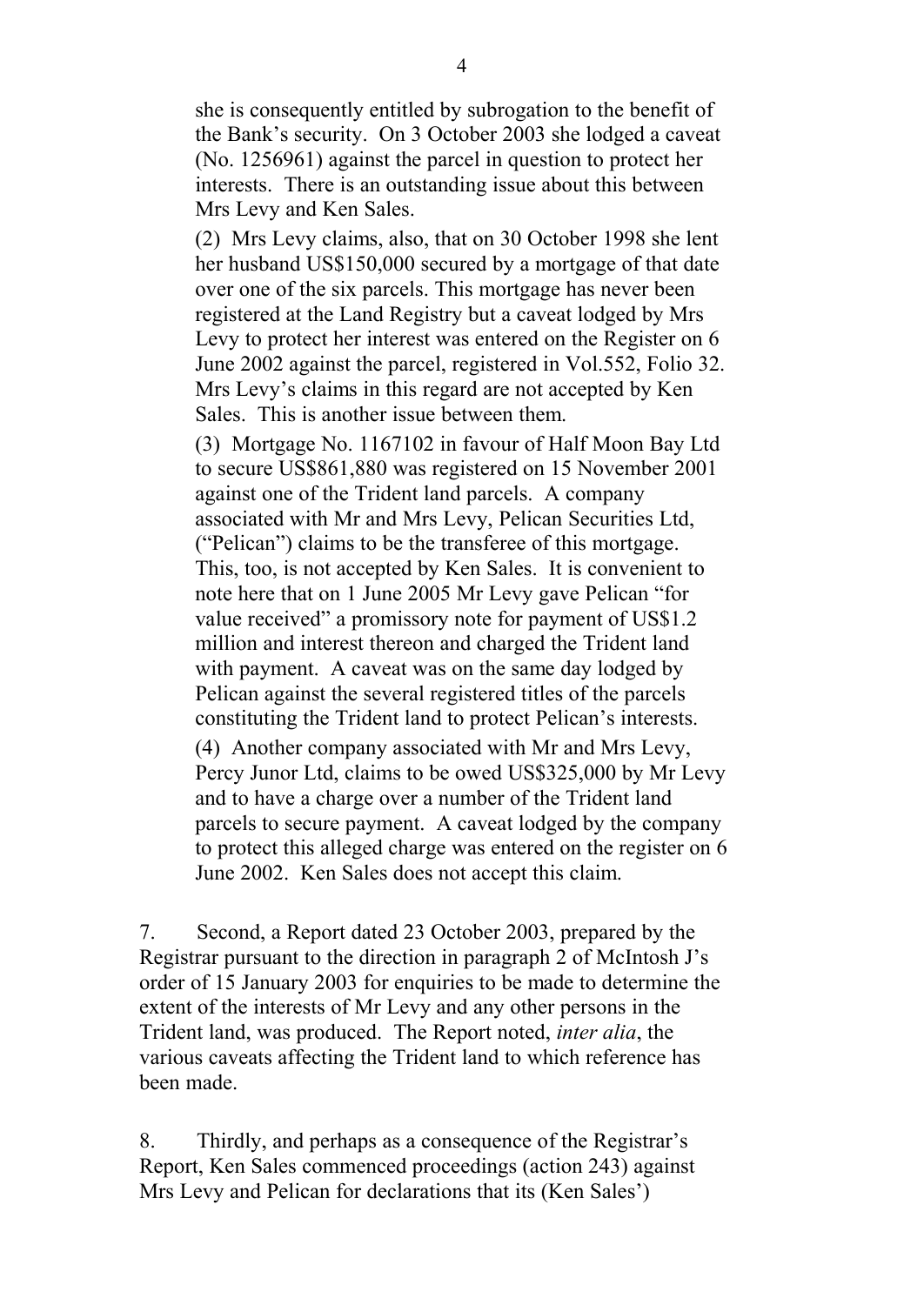equitable charge over the Trident lands pursuant to the order for sale made by McIntosh J ranked in priority to any equitable interest claimed by either Mrs Levy or Pelican. The action was called on for hearing before Dukharan J on 27 July 2004. But neither Mrs Levy nor Pelican appeared, neither were represented, and the judge made the priority declarations as asked. It appears, however, that the attorney who had been instructed by Mr Levy and Pelican to represent them at the hearing in order to present their case and resist the making of the declarations sought had been absent due to some misunderstanding about when the case would be heard. Be that as it may, the order of Dukharan J was drawn up and served on Mrs Levy and Pelican on 30 July 2004 (Mrs Levy) and 4 August 2004 (Pelican). The order must have come to their attorney's attention very soon thereafter. But no application to have the order, in effect a default order, set aside was made until 1 April 2005 when Harris J dismissed the application to set aside made on that date by Mrs Levy and Pelican. Harris J did so on two grounds; first, because, she held, their attorney had not shown a good reason for not being present in court when the case was called on and, second, because they had delayed for so long, some eight months, before making the application to have the order set aside. Mrs Levy and Pelican have appealed against that dismissal but the Court of Appeal have adjourned the appeal pending the outcome of this appeal to the Board.

9. The fourth matter, following the expiry on 10 October 2003 of the six month extension for sale of the Trident land (see para.5 above), that happened was that successful negotiations for the sale of the Trident land to a Mr Chin took place. Both Ken Sales and Mr Levy, or representatives of them, were involved in the negotiations. The negotiations having prospered an order was made on 10 December 2004 by Pusey J. The judge approved the offer to purchase the Trident land that Mr Chin had made, ordered that the land be sold to Mr Chin accordingly, directed Ms Carol Davis, attorney for Ken Sales, to have carriage of the sale and directed the net proceeds of sale to be paid into a joint account in the names of Ken Sales' and Mr Levy's respective attorneys. This order for sale was not registered. A copy was not served on the Registrar. It did not, therefore, bind the land. For section 134 purposes it was irrelevant.

10. An attempt to revive the effect of McIntosh J's order of 15 January 2003 was made by the application of 17 January 2005 referred to at the end of paragraph 5 above. The application was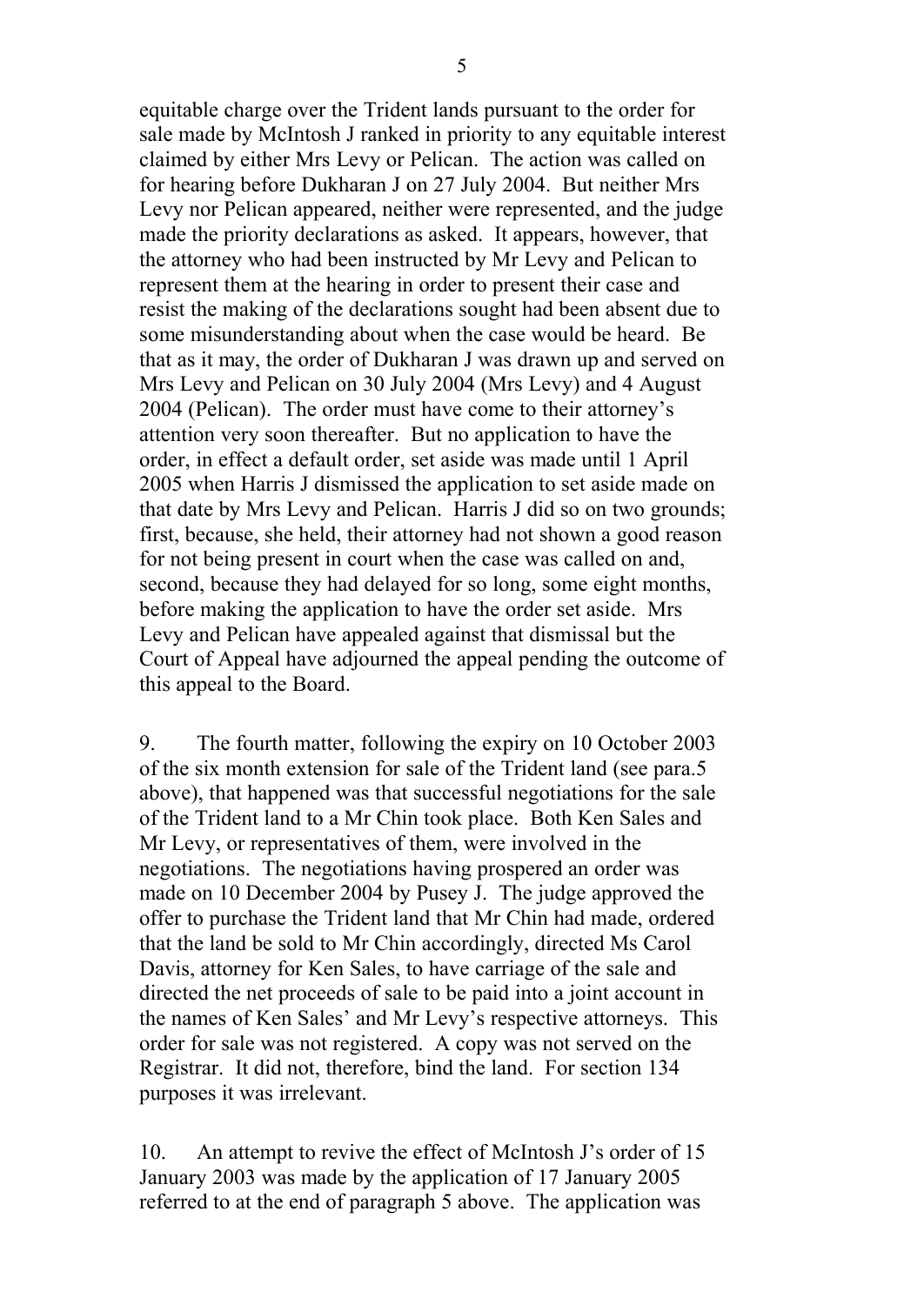made by Ken Sales *ex parte* and came before Campbell J on 19 January 2005. The application asked for an extension of time to complete the sale ordered by McIntosh J "until completion of the sale of the lands or in the alternative for six months from the date hereof". Bearing in mind that only a month or so earlier Pusey J had approved and directed the sale of the Trident land to Mr Chin it seems obvious that the six month alternative was an intended longstop, the expectation being that the sale to Mr Chin would be completed well before the expiration of the six months. This must explain why, in the order of 19 January 2005 made by Campbell J, the six month long-stop was omitted and the extension granted was expressed to be simply "until completion of the sale of the lands".

### *The proceedings leading to this appeal*

11. The particular proceedings which have led to this appeal to the Board commenced with an application of 1 June 2005 made by Mrs Levy in action K-009 as "an interested party" for an order setting aside the order of Campbell J of 19 January 2005

"… whereby it was ordered that the time for leaving with the Registrar of Titles Certificates of Titles for entry on the Register pursuant to Orders for Sale in the Suit herein by this Honourable Court on 15th January 2003 be extended until completion…"

12. The application was heard by Pusey J and on 3 February 2005 he ordered that Campbell J's *ex parte* order of 19 January 2005 be set aside and that there be no dealings with any of the Trident land until further order of the Court. On 21 June 2005 Pusey J gave Ken Sales leave to appeal and Notice of Appeal was given on 29 June. The main grounds of appeal were, first, that Mrs Levy had had no *locus standi* to make the application and, secondly, that Pusey J had erred in holding that the application before Campbell J ought to have been made *inter partes*. A respondent's notice on behalf of Ken Sales sought to support the setting aside of Campbell J's order on a number of additional grounds including, in particular, an attack on the validity of an extension of time granted after the original order for sale and charging order had become spent.

13. The appeal came before Smith, Cooke and McCalla JJA in the Court of Appeal. The appeal was allowed. Smith JA agreed with the grounds given by Cooke and McCalla JJA for concluding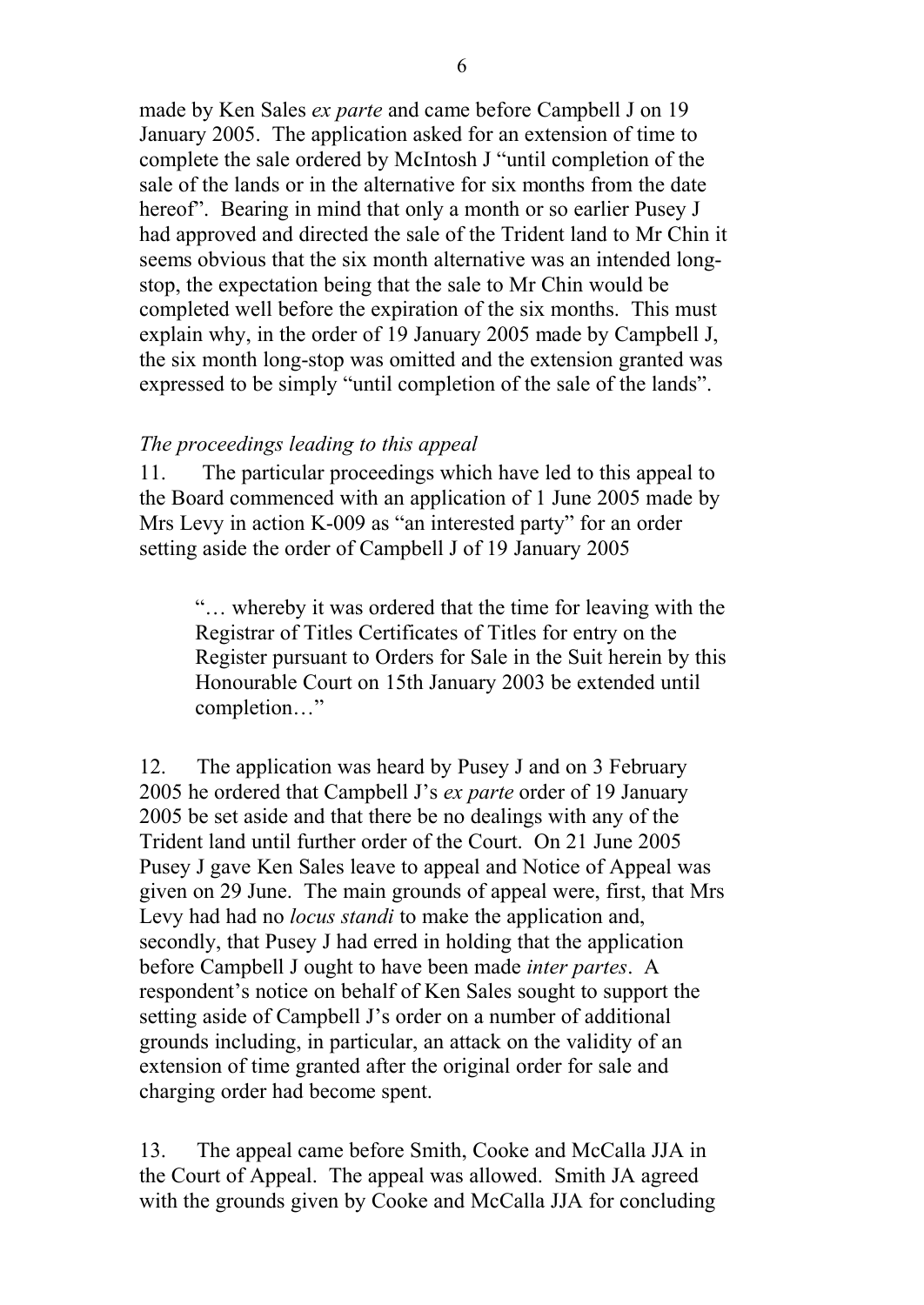that Mrs Levy had had no *locus standi* to have applied to set aside Campbell J's order. Cooke JA, however, examined the effect of the order of McIntosh J in the light of section 134 and concluded that the charging order made in paragraph 4 of McIntosh J's order "… had an existence only for the period allowed for the sale" (Record p.70). He held (Record p.73) that Campbell J's order

"… did not have as part of that order anything to do with charging the land. It was to extend the time for the certificate of sale to be left with the Registrar of Titles 'until completion of the sale of lands'".

#### He then said

"… since the order of Campbell J did not make any order charging the land, I fail to appreciate how [Mrs Levy] can have any standing on this issue which is pertinent only to the sale of land."

#### But he went on to say

"Besides, even if it could be said (erroneously in my view) that the order of Campbell J necessarily amounted to a charging order, [Mrs Levy] would not be an 'interested person'. I reject the submission that because she had an 'equitable interest' in the land she was an 'interested person'"

McCalla JA expressed agreement that Mrs Levy had had no standing to apply to have Campbell J's order set aside and agreed that on that ground the appeal should be allowed. Leave to Mrs Levy to appeal to the Privy Council was given by the Judicial Committee on 7 April 2006.

#### *The Issues*

14. Since the hearing before the Court of Appeal the sale of the Trident land to TLC International (Jamaica) Ltd, a nominee of Mr Chin, has been completed. The net proceeds of sale have been placed in a joint account as directed by the order dated 10 December 2004 of Pusey J (see para.8 above). The sale was not, however, completed as a sale by execution in the manner contemplated by section 134. A sale by way of execution pursuant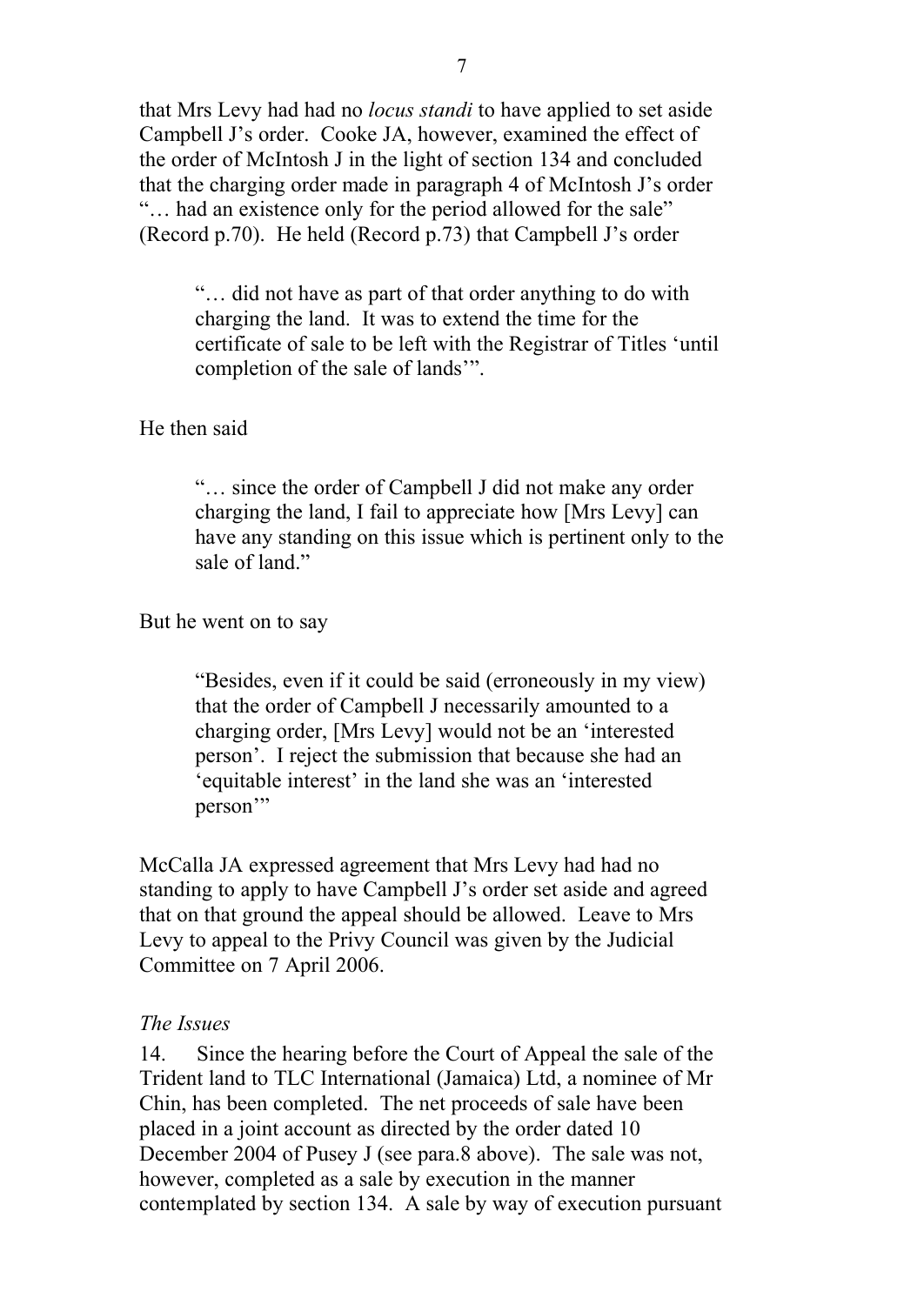to section 134 is completed by a certificate of sale prepared by the person having conduct of the sale and lodged with the Registrar. The certificate takes the place of a transfer of the land by the registered owner and, on registration of the certificate, the transfer to the purchaser is effected. In the case of the Trident land, however, Mr Levy, the registered owner, cooperated in the arrangements for the sale and signed a transfer to the purchasing company. The transfer was lodged with the Registrar and duly registered. As, presumably, a belt and braces exercise, Ms Carol Davis, Ken Sales' attorney, who had been given the carriage of the sale under the order of Pusey J of 10 December 2004, completed and lodged with the Registrar a Certificate of Sale recording that the Trident land had been sold pursuant to the 15 January 2005 order of McIntosh J. The Certificate was, however, unnecessary. The sale, in the end, had not been a section 134 sale.

15. Their Lordships find it difficult to see what, if any, live issues (other, of course, than costs) now turn on the question whether Mrs Levy had *locus standi* to apply to have the Campbell J order set aside, and, if she did, whether the order should be set aside. The pot of gold, so to speak, now consists of the purchase money in the joint account. There are disputed claims to that money by Ken Sales on the one hand and by Mrs Levy and Pelican, and, presumably by Percy Junor Ltd, on the other. The resolution of these claims will depend on who can establish proprietary claims and whose proprietary claims are entitled to priority. Subject to possible claims by Percy Junor Ltd, a company not, so far as their Lordships are aware, party to any proceedings yet instituted, the issues that arise all fall within the scope of the priority proceedings brought by Ken Sales against Mrs Levy and Pelican which led to the default order made by Dukharan J on 27 July 2004. The order of that date, while it stands, binds Mrs Levy and Pelican. The order is still under appeal but, if it stands, Ken Sales can claim an equitable interest in the proceeds of sale in priority to any equitable interest that Mrs Levy or Pelican can claim. If it does not stand, the proprietary and priority issues raised by Ken Sales' application in action 243 must be tried in the High Court with evidence and argument in the usual way. The question is what, if any, difference Campbell J's order can make.

16. For the appellant, Mrs Levy, Mr Knox QC said that he understood Ken Sales to be seeking to assert a proprietary interest in the proceeds of sale based upon the charging order that McIntosh J had included in the 15 January 2003 order, as extended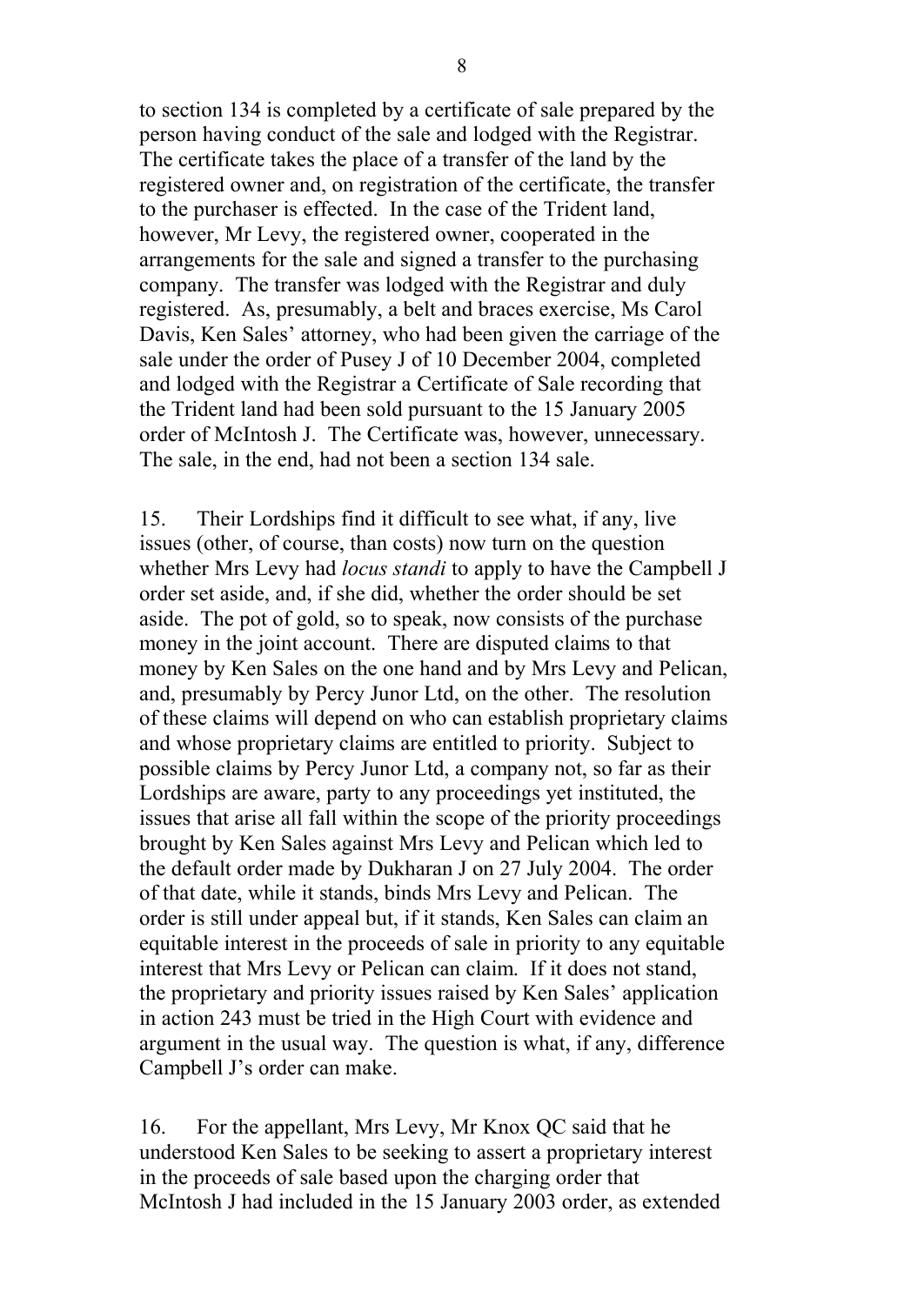by the Campbell J order. If the Campbell J order is set aside there will be no basis on which Ken Sales can claim a proprietary interest in the Trident land, and thus in the proceeds of sale, in priority to Mrs Levy's proprietary interests. So, their Lordships understand, the argument runs. Accordingly it seems to their Lordships that the following issues need to be addressed

- (1) Did Mrs Levy have *locus standi* to apply to have the Campbell J order set aside?
- (2) Did the charging order made by McIntosh J continue in effect after 10 October 2003?
- (3) Was it open to Campbell J to make an order extending with retrospective effect the proprietary consequences of the order for sale made by McIntosh J?

### *Section 134 and charging orders*

17. It is common ground that a mere order for sale of land under section 134 does not vest in the judgment creditor who has applied for the order any interest in the land. An interest in land is acquired when the Registrar, having been served with a copy of the order of sale, enters the order in the Register Book. The interest acquired by the judgment creditor at that point is an equitable interest subject to other interests already on the Register. But the final paragraph of section 134 provides that the order for sale ceases "to bind, charge or affect" the land unless a certificate of sale, i.e. the completion of a sale pursuant to the order, is lodged with the Registrar within three months from the day on which the copy of the order of sale was served on the Registrar "or such longer time as the court shall direct". The purpose of this time provision is not in doubt. Its purpose is to prevent title to land being burdened by orders for sale that are not acted upon. A creditor who wants execution against land of the debtor must pursue his remedy with diligence. If the creditor does not do so the order of sale will cease to bind the land and the creditor will lose his priority. He will become simply an unsecured creditor. The order of sale will remain and the land in question may still be sold under the order of sale but other proprietary interests that have been registered will have priority. That being so, it is impossible, in their Lordships' opinion, to accept that a retrospective extension of time can be directed by the court. In their Lordships' opinion, therefore, Campbell J had no power on 19 January 2005 to extend time with retrospective effect so as to continue the proprietary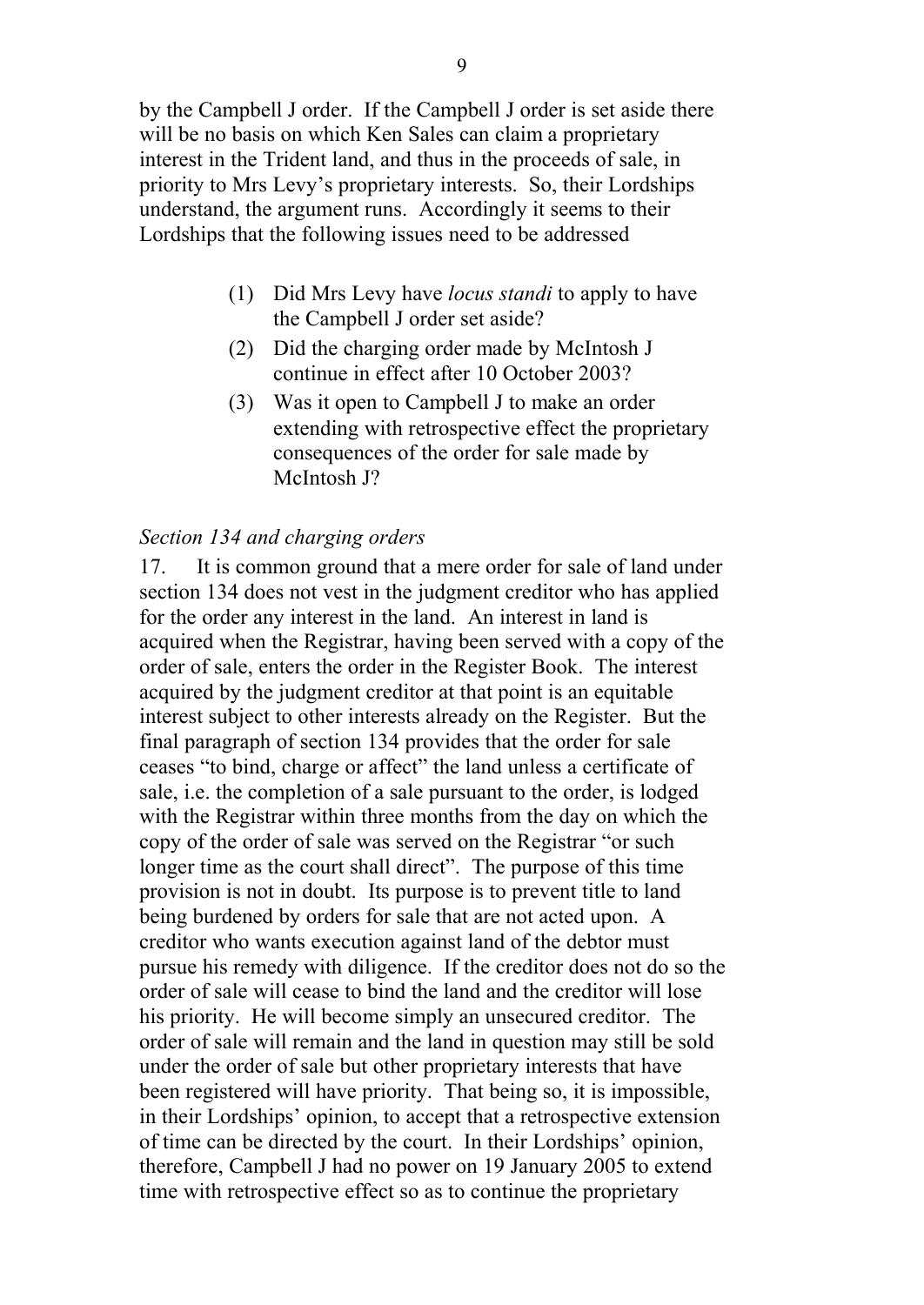effect of the McIntosh J order of sale that, at latest, had ceased to bind the Trident land on 10 October 2003. If the order for sale made by Pusey J on 10 December 2004 had been registered, that would have become the effective section 134 order and the three months could have been extended by Campbell J on 19 January 2005. But the Pusey J order was not registered, so that does not help.

18. For the same reasons, in their Lordships' opinion, an extension of time for an indefinite period is inconsistent with the evident intention of section 134. An extension until the completion of sale or for six months, whichever be the shorter period, would plainly be acceptable. An extension without that long-stop would not.

19. It was argued on behalf of Ken Sales that the duration of the charging order made by McIntosh J was not subject to the three month time limit imposed by the last paragraph of section 134. That argument cannot be accepted. There appears to have been no statutory power for courts in Jamaica to make charging orders until the recent enactment of legislation enabling courts to do. That legislation came into effect on 25 March 2003. Neither the charging order made by Anderson J on 23 October 2001 in action K-062 nor the charging order made by McIntosh J on 15 January 2003 can draw support from that enactment. The Civil Procedure Rules 2002, which came into effect on 1 January 2003, contain Rules relating to the making of charging orders but while Rules can regulate the exercise of an existing jurisdiction they cannot by themselves confer jurisdiction. Nonetheless their Lordships have been given to understand that it had for many years prior to 25 March 2003 been the practice in Jamaica for courts, when making a section 134 order for sale for the purpose of execution against a debtor's land, to complement the order by the addition of a charging order. The evidence of Anderson J's order and McIntosh J's order satisfies their Lordships that that was so. But the absence of any clear statutory authority for the practice persuades their Lordships that the charging order must be read as an adjunct to the proprietary effect of the execution order for sale and cannot be given a life of its own divorced from that proprietary effect. Accordingly, in their Lordships' opinion, if the proprietary effect of an execution order for sale becomes spent by reason of the last paragraph of section 134, a charging order made prior to 25 March 2003 must become spent at the same time. Any other conclusion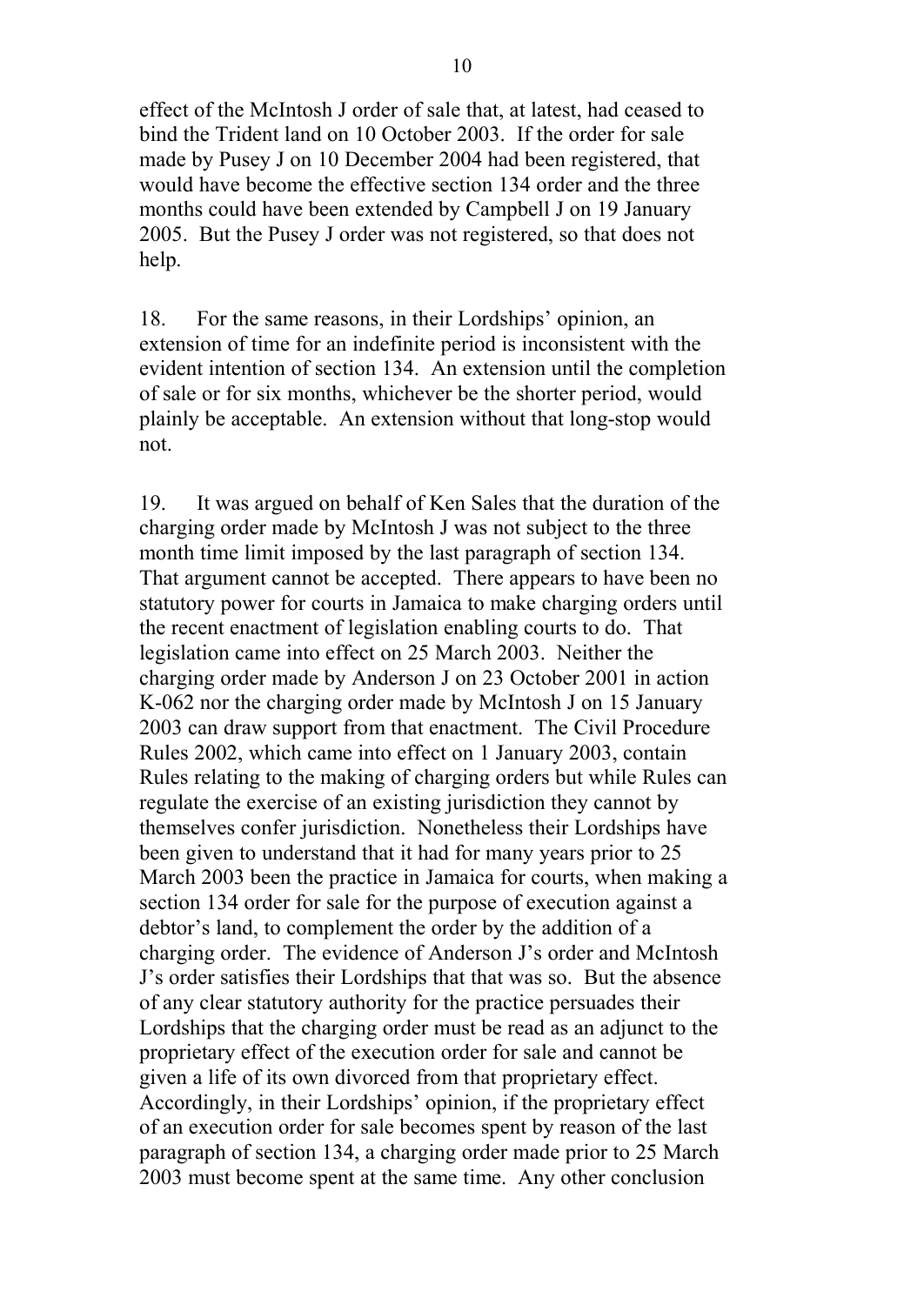would, moreover, allow a somewhat questionable practice to circumvent the statutory intention evident in that last paragraph.

20. Accordingly their Lordships are satisfied that the extension of time granted by Campbell J on 19 January 2005 was erroneous in law.

## *Locus standi*

21. Mrs Levy was a caveator claiming equitable interests in the Trident land. An application, the intention of which was to obtain an order that would, it was thought (erroneously in their Lordships' opinion), assist Ken Sales in asserting a proprietary interest in the Trident land and its proceeds of sale that would enjoy priority over any proprietary interest that Mrs Levy might succeed in establishing, was, in their Lordships' opinion, an application in which Mrs Levy had an obvious interest in opposing. It is arguable that she should have applied to be joined as a party to action K-009 but that is a matter of procedure and not of substance.

22. Their Lordships' attention has been drawn to Rule 48.6 in Part 48 of the Civil Procedure Rules 2002 which deals with charging orders and defines the "interested persons" who have an interest in charging order proceedings and may make objections to the making of a charging order as including "any person who owns the land to be charged jointly with the judgment debtor". It was suggested that Mrs Levy, a person who claims an equitable interest under various mortgages, does not fall within the definition last cited. The Rule does not apply to the present case for reasons already expressed but in any event their Lordships disagree with the proposition. A person with an arguable case for being the owner of an equitable interest in land must, their Lordships think, be in general a member of the class of persons entitled to object to the making of a charging order. Their Lordships, if it were necessary to do so, would incline to give a wide construction to the words "any person who owns the land …" in Rule 48.6(2)(a).

### *Conclusion*

23. For the reasons given their Lordships would answer the questions posed in paragraph 15 above as follows

> (1) Mrs Levy did have *locus standi* to make the application to Campbell J